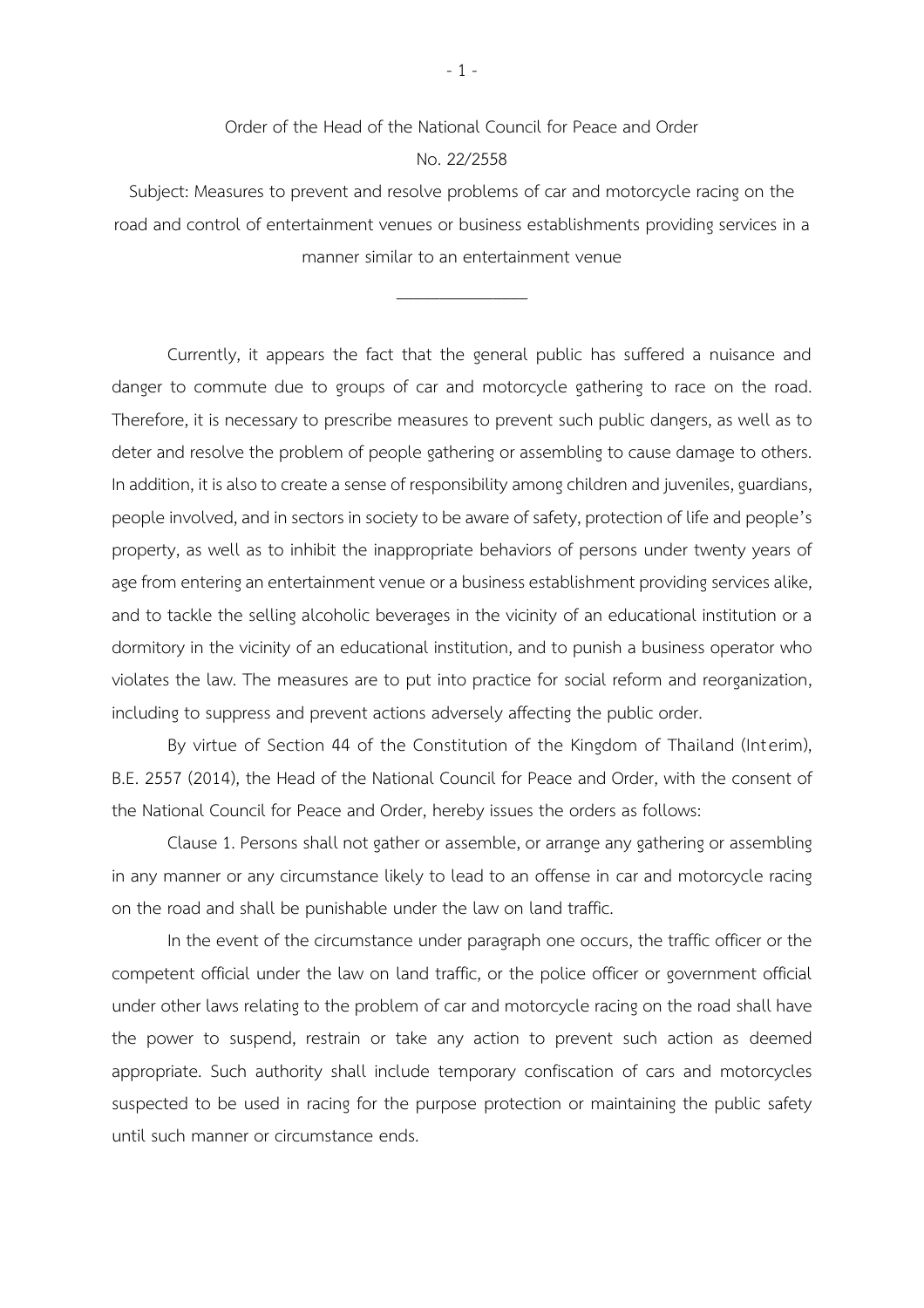The provisions of paragraph one and paragraph two shall apply to persons who evidently appears to be in the same place of the gathering or assembling group under paragraph one, unless such person can prove that he or she is not involved in car and motorcycle racing on the road.

The confiscation and return of cars and motorcycles under paragraph two shall be in accordance with the regulations prescribed by the Royal Thai Police.

Clause 2. Parents or guardians shall provide nurture, guidance and discipline, and shall curb misbehaviors of children and juveniles under their care. Parents or guardians shall comply with the criteria prescribed in the Ministerial Regulation under the law on child protection. In addition, they shall not support or neglect children and juveniles under their guidance to gather or assemble for car and motorcycle racing on the road, and the government official who have the authority and duty on such matter shall conduct a follow up and strictly monitor the implementation.

In the event that children and juveniles are found gathering or assembling under clause 1, it shall be deemed the responsibility of parents or guardians of the children and juveniles, depending on the case, and it shall be the authority of the traffic officer or the competent official under the law on land traffic or the police officer or the government official under other relevant laws to inform the parents or guardians to acknowledge the action of such children and juveniles in order to provide advice, admonition, parole, or to set regulations, in order to prevent the children and juveniles from reoffending, or may order to execute a cash bond in the amount as suitable to his/ her condition in life, but the bond shall be seized for no more than a two-year period. If the children and juveniles have repeatedly committed such offense, the parents or guardians shall be liable to imprisonment for a term not exceeding three months, or to a fine not exceeding thirty thousand Baht, or to both and the bail shall be forfeited to the Child Protection Fund under the Child Protection Act.

Clause 3. Whoever produces, possesses, sells, assembles, modifies or alters a car or a motorcycle, or makes special parts or equipment for cars or motorcycles, if such action is in a manner with reasons to believe that it is to prepare, incite, encourage, support, persuade, provide, supply, arrange, or engage to car and motorcycle racing on the road, it shall be deemed that such person acts in a manner to promote or support car and motorcycle racing on the road and is guilty under the law on land traffic, and shall be liable to imprisonment for a term not exceeding six months or to a fine from two thousand to twenty thousand Baht, or to both.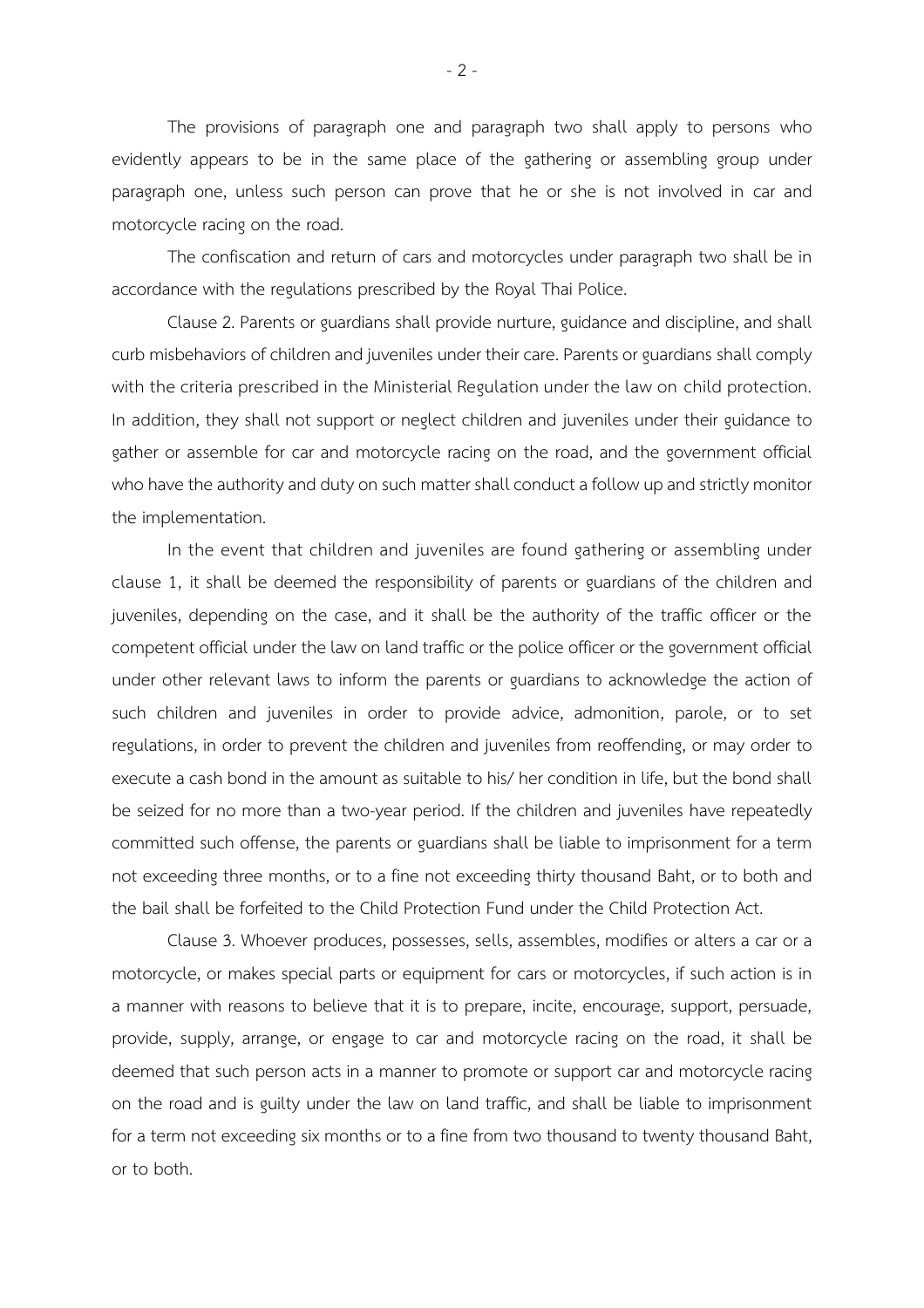In the case where the person under paragraph one is an operator of a commercial business, a factory or a building related to production, possession, distribution, assembly, modification or alteration of the condition of a car or a motorcycle or making special parts or equipment for cars or motorcycles, the competent official responsible for the operation of such business shall order the closure of the operation or revoke the business license immediately. In the event of an order to close the operation or revoke the license to operate that business, the order to close the operation or revoke the license is final.

The competent official under the law on commercial registration, the competent official under the law on factories and the public health official under the law on public health shall have the authority to inspect commercial businesses under the law on commercial registration, factories under the law on factories, and buildings under the law on public health, as the case may be, to prevent any offense under paragraph two. The administrative official or the police officer and the competent official responsible for maintaining order shall have the same powers and duties as such competent official and public health official.

If the offense under paragraph one is punishable by a heavier penalty under another law, it shall be punished according to that law.

Clause 4. An operator of any entertainment venue or any business establishment providing services in a manner similar to an entertainment venue is prohibited from doing any of the following acts:

1. By consent or negligence, allow any person under twenty years of age to receive the service.

2. Sell alcoholic beverages to any person under twenty years of age.

3. Open for business beyond the time prescribed by law.

4. Sell alcoholic beverages beyond the time prescribed by law.

5. By consent or negligence, allow any person to carry arms, explosives or drugs into their place.

In the event that any entertainment venue or any business establishment acts under paragraph one, the relevant legal authority shall have the authority to revoke the license or order the closure and prohibit the opening of such entertainment venue or business establishment for another five years, and if such entertainment venue or business establishment are in the process of applying for a license renewal, the renewal and issuance of the license shall be prohibited for five years.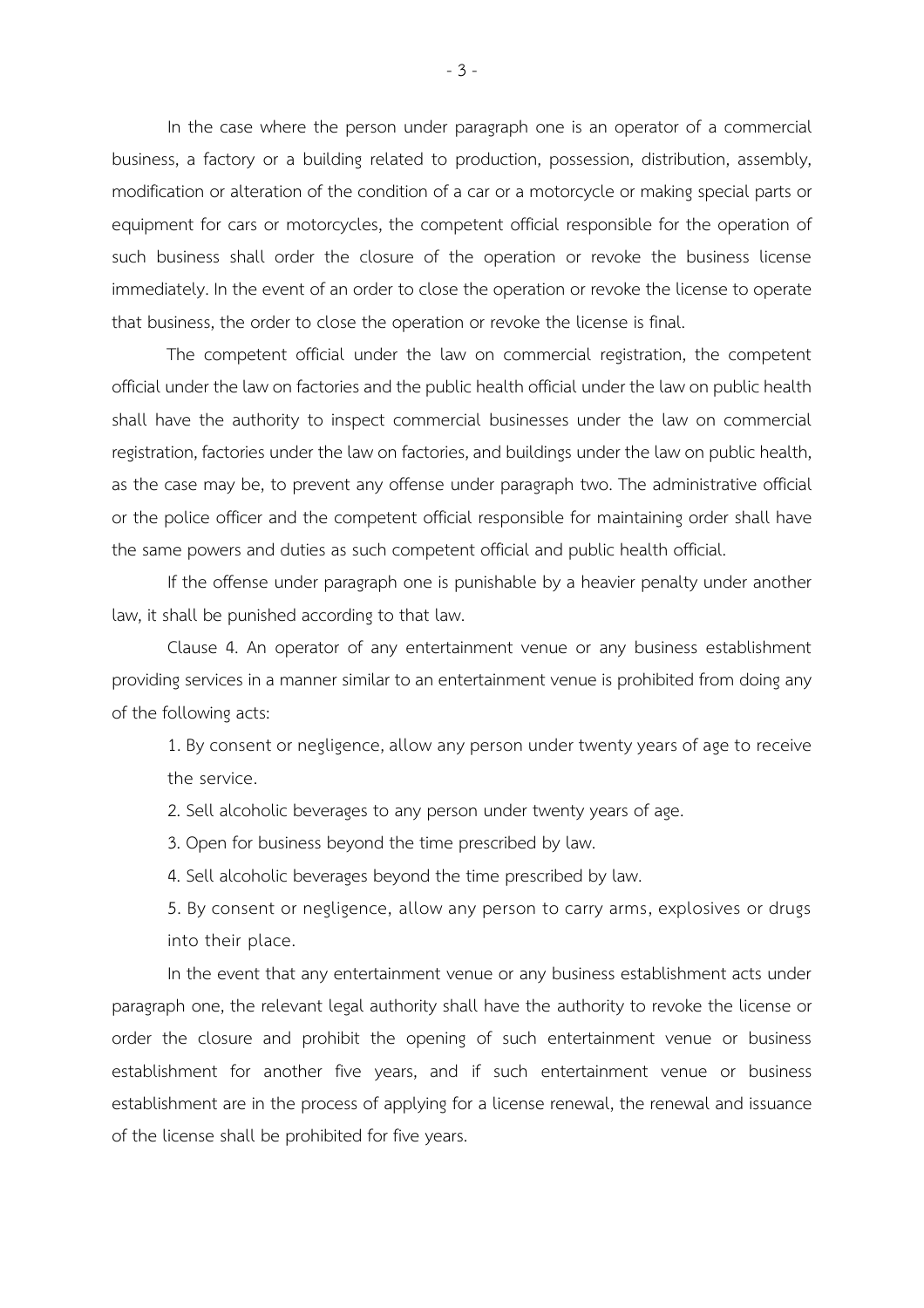Subject to the provisions of clause 6, in the case of an entertainment venue or a business establishment located in the vicinity of an educational institute or a dormitory in the vicinity of an educational institution, the relevant legal authority shall revoke the license or order the closure of the business establishment and prohibit the reopening of an entertainment venue or a business establishment in such place.

In order to revoke or order the closure under paragraph two, if such entertainment venue or business establishment receives a liquor license, it shall be deemed an offense under the law on liquor, and the excise official shall revoke a liquor license as well. However, if it is an entertainment venue or a business establishment located in the vicinity of an educational institution or a dormitory in the vicinity of an educational institution, the liquor license shall be revoked and shall be prohibited from reissue.

The order to revoke the license or to close the business establishment or to prohibit the renewal of the license is final.

In the event that a government official neglects, leading to the issuance of an entertainment venue license or a liquor license that does not comply with the requirements for the issuance of an entertainment venue license or requirements for the issuance of a liquor license or liquor sales, the supervising official authorized to make an instatement order of such government official shall take civil, criminal, and administrative proceedings against that officer decisively and expeditiously.

In the event that a head of a government agency or a supervisor neglects to proceed under paragraph six, the measures prescribed in the Order of the National Council for Peace and Order No. 69/2557 regarding Measures to Prevent and Resolve Corruption and Misconduct, dated 18 June B.E. 2557 (2014), shall be enforced.

Clause 5. In the event that an entertainment venue or a business establishment providing services in a manner similar to an entertainment venue causes noise nuisance to residents in the vicinity of such entertainment venue or business establishment, the public health official under the law on public health, the police official and the administrative official shall order the owner or proprietor of such place to take action to improve and resolve such noise nuisance within thirty days During such period, the noise causing the nuisance must be suppressed.

In case the owner or proprietor of such place has not made any modification in accordance with the laws, the provisions of clause 4, paragraph two, shall apply mutatis mutandis.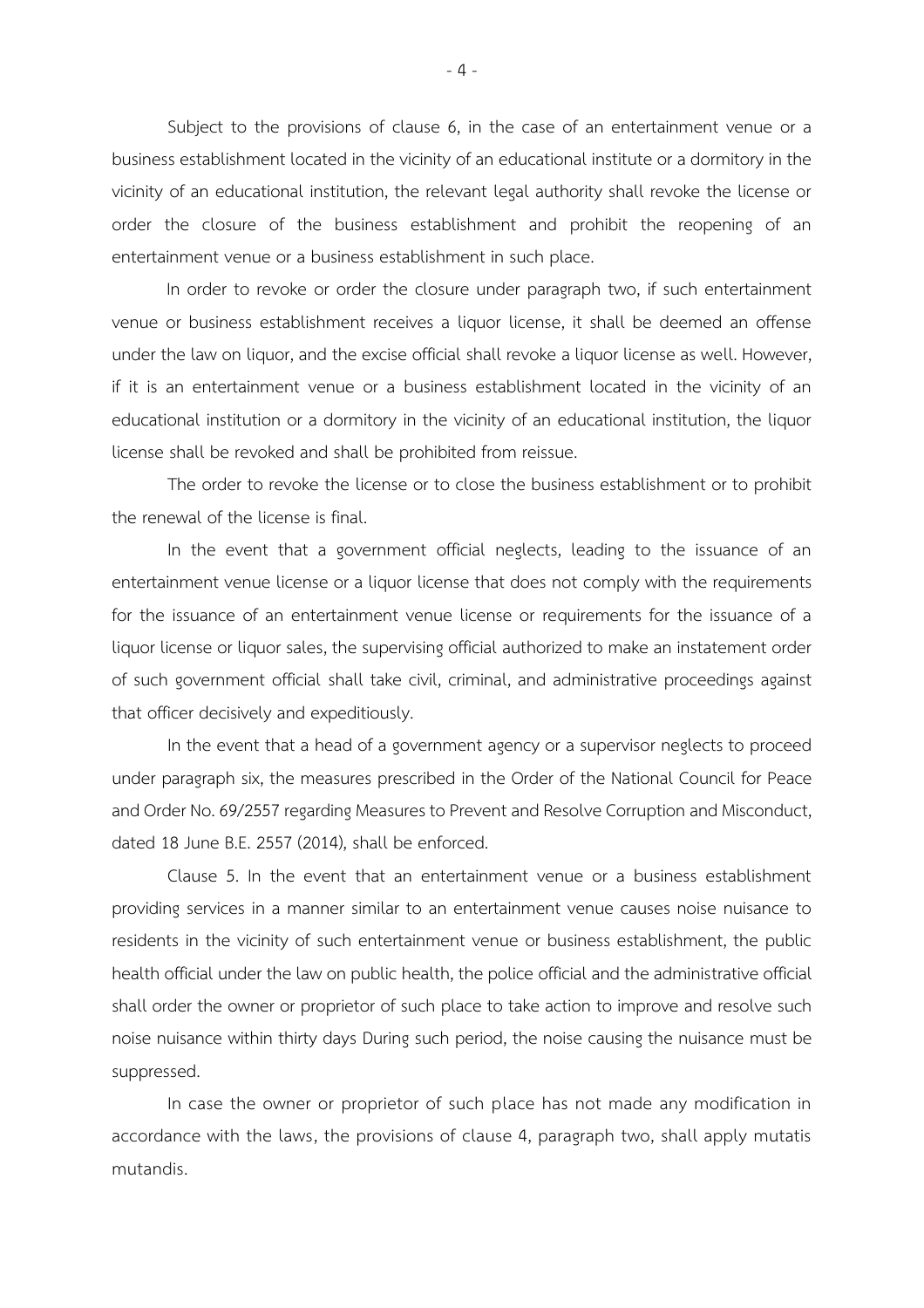Clause 6. Any venue of selling alcohol is prohibited to be located in the vicinity of an educational institution.

If a place is found violating and failing to comply with paragraph one, the competent official or the government official having authority under the relevant law shall enforce the law on that matter decisively and strictly, including the authority to order the closure of such place immediately.

Administrative officials or police officers and competent officials who have the duty to maintain order shall have the same authorities and duties as the competent official or the government official under paragraph two.

In the case of any entertainment venue or any business establishment providing services in a manner similar to an entertainment venue which is located in the vicinity of an educational institution or a dormitory in the vicinity of an educational institution, it is prohibited to sell alcoholic beverages in such place. The relevant legal authority shall revoke the license or order the closure of the business establishment and prohibit the reopening of the entertainment venue or business establishment in such place.

Clause 7. All government authorities and government agencies involved in the enforcement of law on car and motorcycle racing and the control of entertainment venues or business establishments providing services in a manner similar to an entertainment venue shall strictly adhere to and enforce the law in order to prevent any wrongdoing. In the event of ignorance, negligence, inaction or omission (dereliction of duties) from acting under the law of a government official, the supervising official authorized to make an instatement order of such government official carry out civil, criminal, and administrative proceedings against that officer decisively and expeditiously.

In the event that a head of a government agency or a supervisor neglects to proceed under paragraph one, the measures prescribed in the Order of the National Council for Peace and Order No. 69/2557 regarding Measures to Prevent and Resolve Malfeasance and Misconduct, dated 18 June B.E. 2557 (2014), shall be enforced.

Clause 8. All government authorities and government agencies involved in administrative acts or the judicial process shall take action or prosecution against the offenses related to car and motorcycle racing on the road and control of entertainment venues or business establishments providing services in a manner similar to an entertainment venue as required by law or by this order.